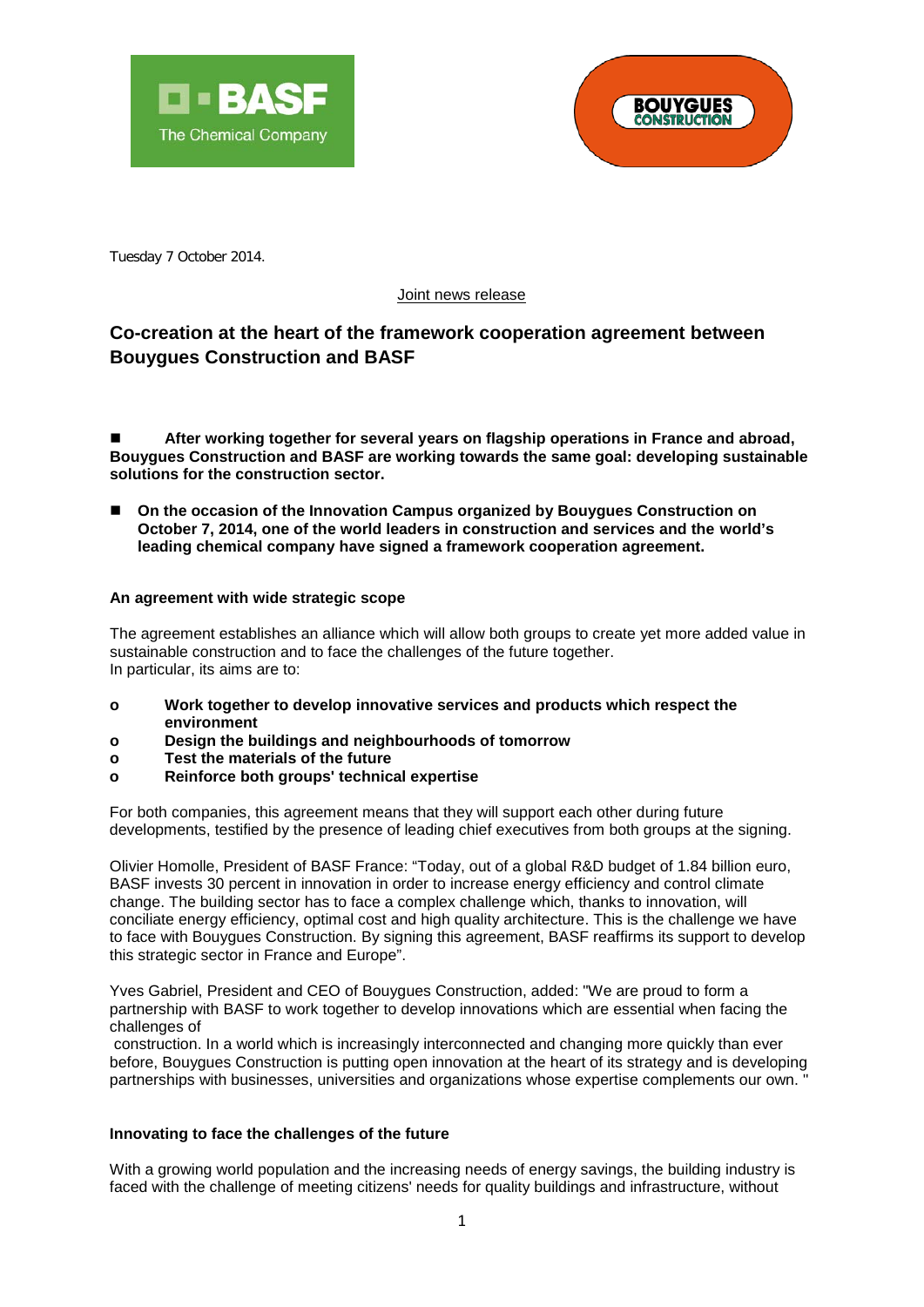



neglecting environmental protection and economic factors. "Through this partnership, Bouygues Construction and BASF will work together to develop, test and improve construction products, but also reflect on future challenges for the sector", explained Philippe Van de Maele, Director of Innovation and Sustainable Construction at Bouygues Construction. "With this comprehensive approach, both will bring their expertise and vision for the sector to help create structures which respect the environment more and which are more comfortable for their daily users."

As the market leader in raw materials, systems and finished products for the building sector, BASF already provides economic and sustainable solutions which allow high quality construction. They aim to do even better. "This partnership brings together the expertise of the leading chemical company and our application know-how with Bouygues, who drives globally a huge number of major projects all along the construction value chain", said Philipp Kley, Senior Vice President Construction Chemicals Europe at BASF. "We are very happy to connect with Bouygues to jointly realize step-change innovation for the construction industry."

# **BASF Preview at the Innovation Campus held by Bouygues Construction**

 $\overline{\phantom{a}}$ 

Bouygues Construction held the Innovation Campus at its head office, called Challenger. In this recently renovated building – a world first triple certified HQE – BREEAM – LEED – the event brought together group partners for a day of presentations, conferences and exchanges.

During the Campus, the Bouygues Construction head office atrium was transformed into an exhibition space for its partners' major innovations. BASF experts presented a preview of the innovations for the year 2014-2015, including a new generation of polymers for controlling the viscosity of concrete as well as several flagship products**.** 

#### **BASF, Bouygues Construction and sustainable construction**

BASF has put interdisciplinary teams of construction professionals in place to develop solutions to increase buildings' energy efficiency, reduce the amount of resources needed for construction and contribute to higher standards of living. The group is actively involved in *Green Building Councils*  across the world. It provides authentic and reliable information with a scientific basis, and publishes an Environmental Product Declaration (EPD) for many of its products.

Bouygues Construction's sustainable development strategy aims to design, build and operate sustainable structures. In keeping with Group values, which bring together the quest for performance and respect for people, this process creates innovation and cohesion.

#### **About BASF**

At BASF, we create chemistry – and have been doing so for 150 years. Our portfolio ranges from chemicals, plastics, performance products and crop protection products to oil and gas. As the world's leading chemical company, we combine economic success with environmental protection and social responsibility. Through science and innovation, we enable our customers in nearly every industry to meet the current and future needs of society. Our products and solutions contribute to conserving resources, ensuring nutrition and improving quality of life. We have summed up this contribution in our corporate purpose: We create chemistry for a sustainable future. BASF had sales of about €74 billion in 2013 and over 112,000 employees as of the end of the year. BASF shares are traded on the stock exchanges in Frankfurt (BAS), London (BFA) and Zurich (AN). Further information on BASF is available on the Internet at [www.basf.com.](http://www.basf.com/)

#### **About the Construction Chemicals division**

BASF's Construction Chemicals division offers advanced chemicals solutions for new construction, maintenance, repair and renovation of structures: Our comprehensive portfolio encompasses concrete admixtures, cement additives, chemical solutions for underground construction,